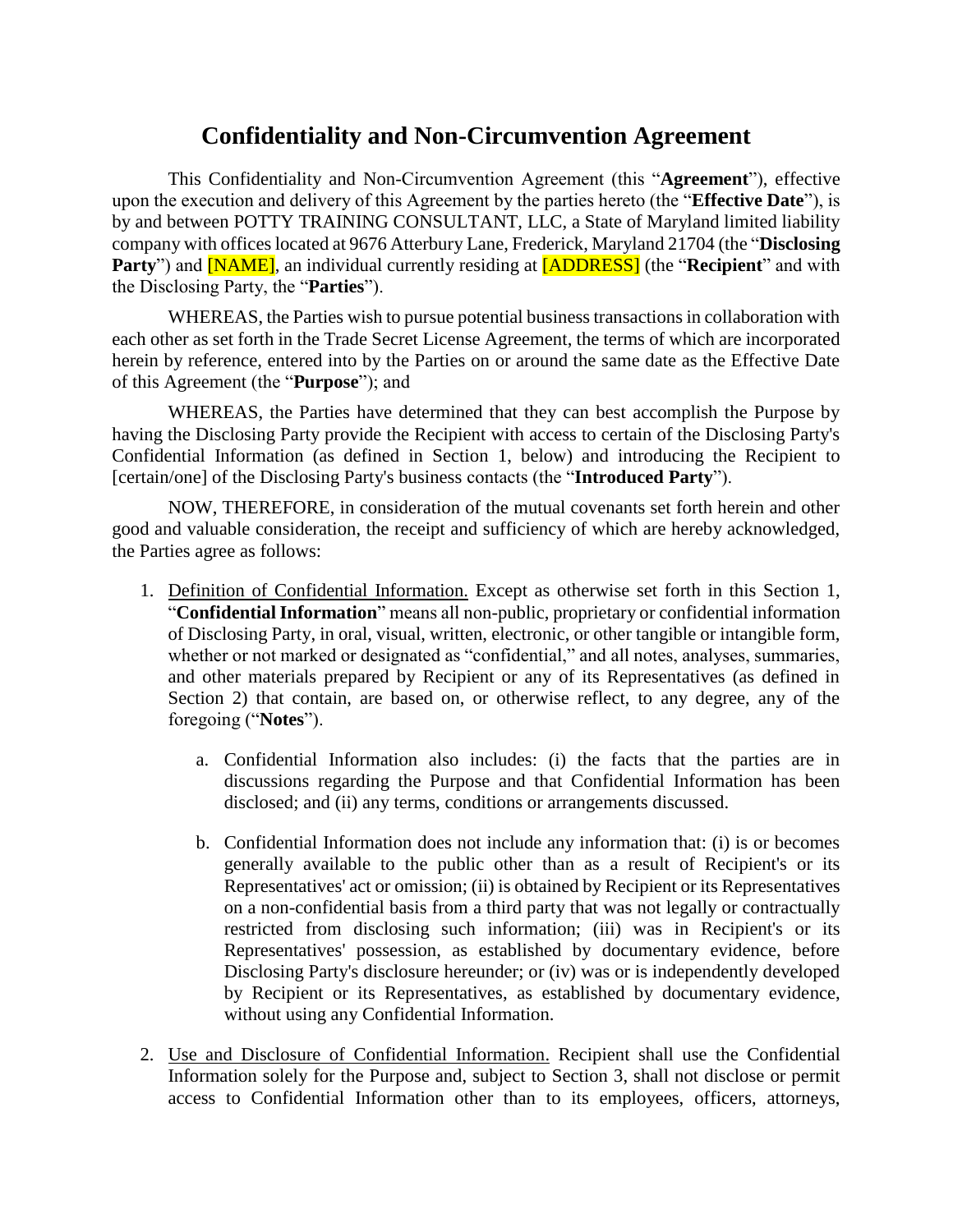accountants, and financial advisors (collectively, "**Representatives**") who: (a) need to know such Confidential Information for the Purpose; (b) know of the existence and terms of this Agreement; and (c) are bound by written confidentiality agreements no less protective of the Confidential Information than the terms contained herein. The Recipient shall safeguard the Confidential Information from unauthorized use, access, or disclosure using at least the degree of care it uses to protect its most sensitive information and no less than a reasonable degree of care. The Recipient shall promptly notify Disclosing Party of any unauthorized use or disclosure of Confidential Information and take all reasonable steps to prevent further use or disclosure. The Recipient will be responsible for any breach of this Agreement caused by its Representatives.

- <span id="page-1-0"></span>3. Required Disclosure. If Recipient or any of its Representatives is required by a valid legal order to disclose any Confidential Information, Recipient shall, before such disclosure, notify Disclosing Party of such requirements so that Disclosing Party may seek a protective order or other remedy, and Recipient shall reasonably assist Disclosing Party therewith. If Recipient remains legally compelled to make such disclosure, it shall: (a) only disclose that portion of the Confidential Information that, in the written opinion of its outside legal counsel, Recipient is required to disclose; and (b) use reasonable efforts to ensure that such Confidential Information is afforded confidential treatment.
- 4. Return or Destruction of Confidential Information. Upon the expiration of this Agreement or otherwise at Disclosing Party's request, Recipient shall promptly, at Disclosing Party's option, either return to Disclosing Party or destroy all Confidential Information in its and its Representatives' possession other than Notes, and destroy all Notes, and certify in writing to Disclosing Party the destruction of such Confidential Information.
- 5. No Obligation to Disclose or Negotiate; No Representations or Warranties. Disclosing Party has no obligation under this Agreement to (a) disclose any Confidential Information or (b) negotiate for, enter into, or otherwise pursue the Purpose. Disclosing Party provides all Confidential Information without any representation or warranty, expressed or implied, as to the accuracy or completeness thereof, and Disclosing Party shall have no liability to Recipient or any other person relating to Recipient's use of any of the Confidential Information or any errors therein or omissions therefrom.
- 6. No Transfer of Rights, Title, or Interest. The Disclosing Party retains its entire right, title, and interest in and to all Confidential Information, and no disclosure of Confidential Information hereunder will be construed as a license, assignment, or other transfer of any such right, title, and interest to Recipient or any other person.
- 7. Non-Circumvention. The Recipient shall not, directly or indirectly, except in collaboration with or with the express written consent of the Disclosing Party:
	- a. enter into any transaction with the Introduced Party similar to, in competition with, or which otherwise could have the effect of preventing the Disclosing Party from receiving the full benefit of the transactions set forth in the Purpose;
	- b. solicit the Introduced Party to enter into any such transaction; or